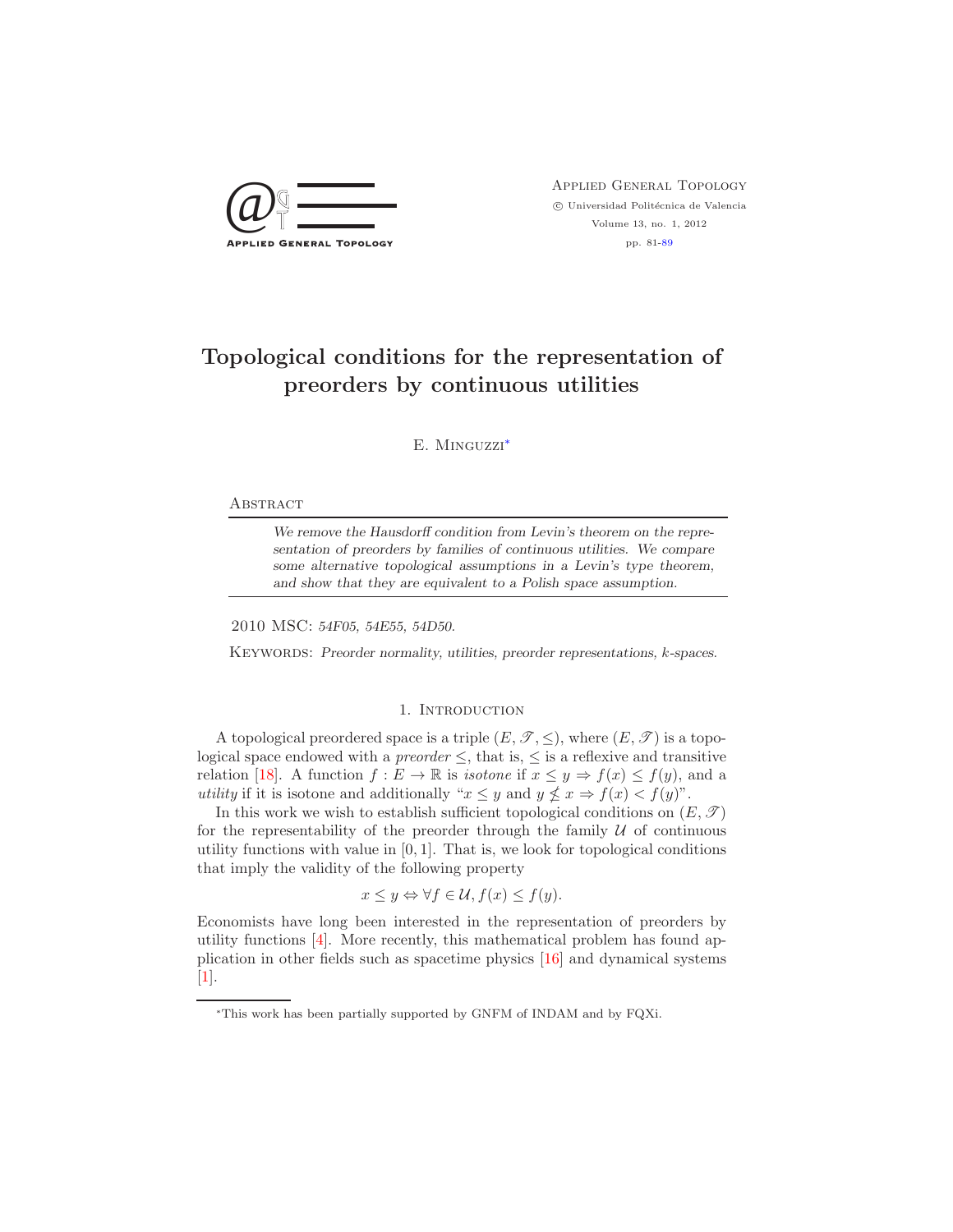#### 82 E. Minguzzi

To start with, it will be convenient to recall some notions from the theory of topological preordered spaces [\[18\]](#page-8-1). A *semiclosed preordered space* E is a topological preordered space such that, for every point  $x \in E$ , the increasing hull  $i(x) = \{y \in E : x \le y\}$  and the decreasing hull  $d(x) = \{y : y \le x\}$ , are closed. A *closed preordered space* E is a topological preordered space endowed with a *closed preorder*, that is, the graph  $G(\leq) = \{(x, y) : x \leq y\}$  is closed in the product topology on  $E \times E$ .

Let E be a topological preordered space. A subset  $S \subset E$  is called *increasing* if  $i(S) = S$  and *decreasing* if  $d(S) = S$ , where  $i(S) = \bigcup_{s \in S} i(s)$  and analogously for  $d(S)$ . A subset  $S \subset E$  is *convex* if it is the intersection of an increasing and a decreasing set, in which case we have  $S = i(S) \cap d(S)$ .

A topological preordered space E is *convex* if for every  $x \in E$ , and open set  $O \ni x$ , there are an open decreasing set U and an open increasing set V such that  $x \in U \cap V \subset O$ . Notice that according to this terminology the statement "the topological preordered space  $E$  is convex" differs from the statement "the subset  $E$  is convex" (which is always true). The terminology is not uniform in the literature, for instance Lawson [\[14\]](#page-8-5) calls *strongly order convexity* what we call convexity. The topological preordered space E is *locally convex* if for every point  $x \in E$ , the set of convex neighborhoods of x is a base for the neighborhoods system of  $x$  [\[18\]](#page-8-1). Clearly, convexity implies local convexity.

A topological preordered space is a *normally preordered space* if it is semiclosed preordered and for every closed decreasing set A and closed increasing set  $B$  which are disjoint, it is possible to find an open decreasing set  $U$  and an open increasing set V which separate them, namely  $A \subset U, B \subset V$ , and  $U \cap V = \varnothing$ .

A *regularly preordered space* is a semiclosed preordered space such that if  $x \notin B$ , where B is a closed increasing set, then there is an open decreasing set  $U \ni x$  and an open increasing set  $V \supset B$ , such that  $U \cap V = \emptyset$ , and analogously, a dual property must hold for  $y \notin A$  where A is a closed decreasing set.

We have the implications: normally preordered space  $\Rightarrow$  regularly preordered space  $\Rightarrow$  closed preordered space  $\Rightarrow$  semiclosed preordered space.

For normally preordered spaces a natural generalization of Urysohn's lemma holds [\[18,](#page-8-1) Theor. 1]: If A and B are respectively a closed decreasing set and a closed increasing set such that  $A \cap B = \emptyset$ , then there is a continuous isotone function  $f : E \to [0, 1]$  such that  $A \subset f^{-1}(0)$  and  $B \subset f^{-1}(1)$ .

A trivial and well known consequence of this fact is (take  $A = d(y)$ ) and  $B = i(x)$  with  $x \nleq y$ 

**Proposition 1.1.** *Let* <sup>E</sup> *be a normally preordered space and let* <sup>I</sup> *be the family of continuous isotone functions with value in* [0, 1]*, then*

<span id="page-1-0"></span>(1.1) 
$$
x \le y \Leftrightarrow \forall f \in \mathcal{I}, f(x) \le f(y).
$$

This result almost solves our original problem but for the fact that the family of continuous utility functions is replaced by the larger family of continuous isotone functions. Moreover, we have still to identify some topological conditions on  $(E, \mathscr{T})$  in order to guarantee that E is a normally preordered space. It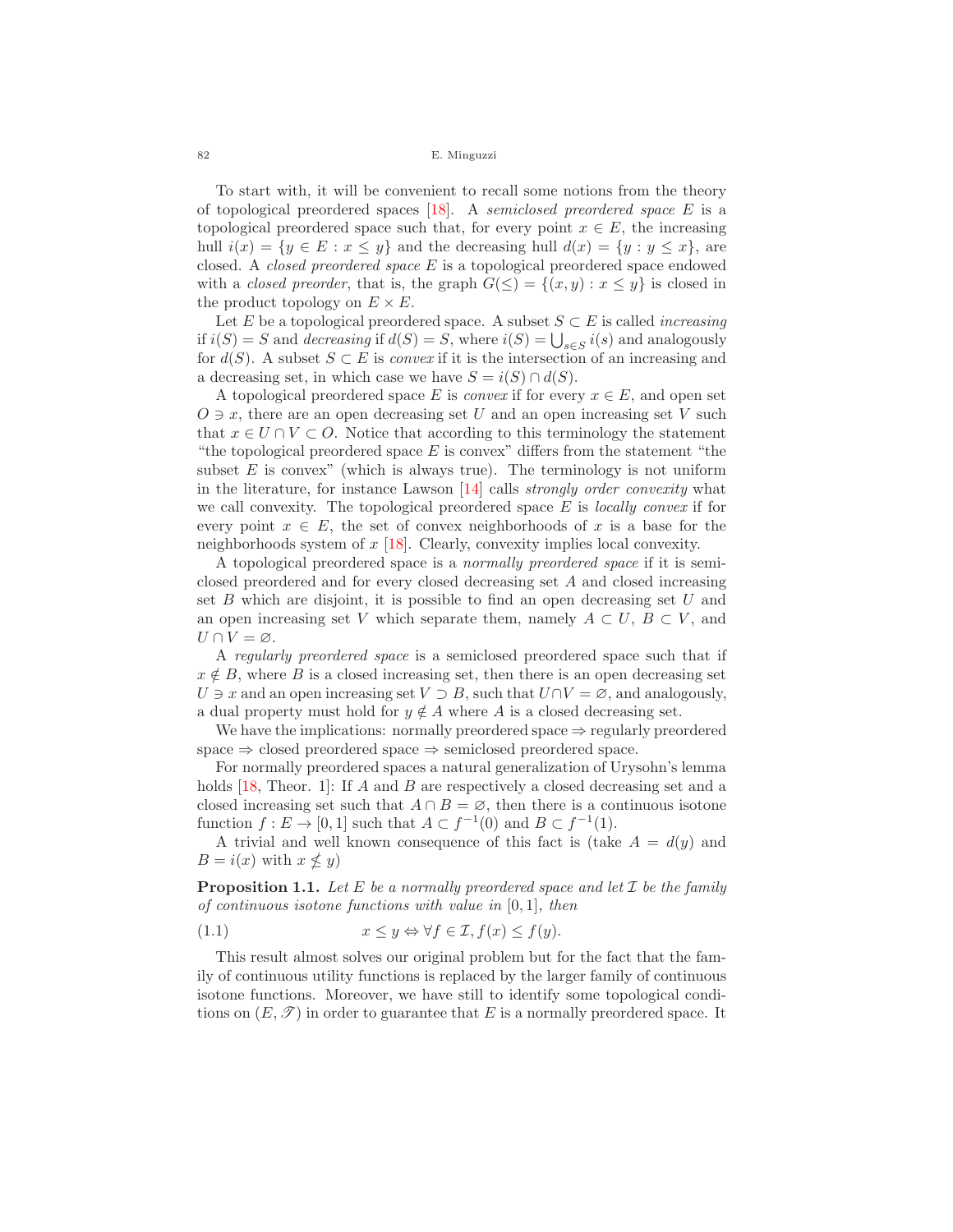is worth noting that Eq.  $(1.1)$  is one of the two conditions which characterize the *completely regularly preordered spaces* [\[18\]](#page-8-1).

Let us recall that a  $k_{\omega}$ -space is a topological space characterized through the following property  $[9]$ : there is a countable (*admissible*) sequence  $K_i$  of compact sets such that  $\bigcup_{i=1}^{\infty} K_i = E$  and for every subset  $O \subset E$ , O is open if and only if  $O \cap K_i$  is open in  $K_i$  for every i (here E is not required to be Hausdorff).

Recently, the author proved the following results [\[17\]](#page-8-7)

<span id="page-2-2"></span>**Theorem 1.2.** *Every*  $k_{\omega}$ -space equipped with a closed preorder is a normally *preordered space.*

<span id="page-2-3"></span>**Theorem 1.3.** *Every second countable regularly preordered space admits a countable continuous utility representation, that is, there is a countable set*  ${f_k}$  *of continuous utility functions*  $f_k : E \to [0, 1]$  *such that* 

$$
x \le y \Leftrightarrow \forall k, f_k(x) \le f_k(y).
$$

Using the previous results we obtain the following improvement of Levin's theorem.<sup>[1](#page-2-0),[2](#page-2-1)</sup> [\[15\]](#page-8-8) [\[4,](#page-8-2) Lemma 8.3.4]

<span id="page-2-5"></span>**Corollary 1.4.** *Let*  $(E, \mathcal{T}, \leq)$  *be a second-countable*  $k_{\omega}$ -space equipped with *a closed preorder, then there is a countable family* {uk} *of continuous utility functions*  $u_k : E \to [0,1]$  *such that* 

$$
x \le y \iff \forall k, \ u_k(x) \le u_k(y).
$$

*Proof.* Every closed preordered  $k_{\omega}$ -space is a normally preordered space (Theor. [1.2\)](#page-2-2). Since E is a second countable regularly preordered space it admits a countable continuous utility representation (Theor. [1.3\)](#page-2-3).  $\Box$ 

With respect to the references we have removed the Hausdorff condition.<sup>[3](#page-2-4)</sup> Another interesting improvement can be found in [\[5\]](#page-8-9). In the remainder of the work we wish to compare this result with other reformulations which use different topological assumptions.

1.1. **Topological preliminaries.** Since in this work we do not assume Hausdorffness of  $E$  it is necessary to clarify that in our terminology a topological space is *locally compact* if every point admits a compact neighborhood.

<span id="page-2-0"></span><sup>1</sup>These references do not consider the representation problem but rather the existence of just one continuous utility. Nevertheless, the argument for the existence of the whole representation is contained at the end of the proof of [\[4,](#page-8-2) Lemma 8.3.4].

<span id="page-2-1"></span><sup>&</sup>lt;sup>2</sup>The result  $[8,$  Theor. 1] should not be confused with this one, since their definition of utility differs from our. That theorem can instead be deduced from the stronger theorem [1.2.](#page-2-2) Also note that in their proof they tacitly use a  $k_{\omega}$ -space assumption which can nevertheless be justified.

<span id="page-2-4"></span> ${}^{3}$ In [\[10\]](#page-8-11) it was first suggested that the Hausdorff condition could be removed. This generalization is non trivial and requires some care in the reformulation and generalization of some extendibility results [\[17\]](#page-8-7).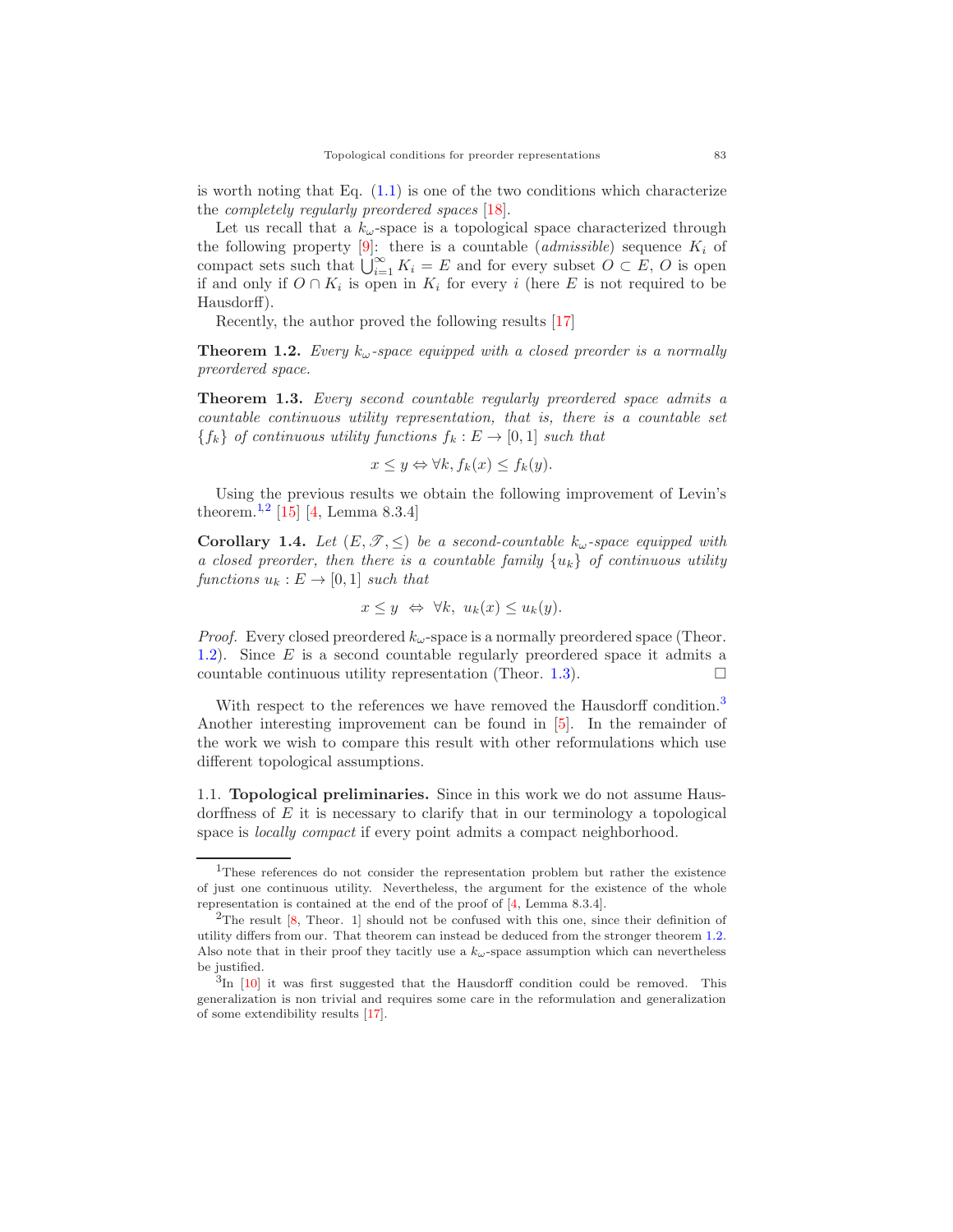84 E. Minguzzi

**Definition 1.5.** A topological space  $(E, \mathcal{T})$  is *hemicompact* if there is a countable sequence  $K_i$ , called *admissible*, of compact sets such that every compact set is contained in some  $K_i$  (since points are compact we have  $\bigcup_{i=1}^{\infty} K_i = E$ , and without loss of generality we can assume  $K_i \subset K_{i+1}$ .

The following facts are well known (Hausdorffness is not required). Every compact set is hemicompact and every hemicompact set is  $\sigma$ -compact. Every locally compact Lindelöf space is hemicompact, and every first countable hemicompact space is locally compact.<sup>[4](#page-3-0),[5](#page-3-1)</sup>

**Definition 1.6.** A topological space E is a k-space if for every subset  $O \subset E$ . O is open if and only if, for every compact set  $K \subset E$ ,  $O \cap K$  is open in K.

We remark that we use the definition given in [\[21\]](#page-8-12) and so do not include Hausdorffness in the definition as done in [\[7,](#page-8-13) Cor. 3.3.19].

Every first countable or locally compact space is a  $k$ -space.<sup>[6](#page-3-2)</sup> Thus under second countability "hemicompact k-space" is equivalent to local compactness.

It is easy to prove that an hemicompact k-space is a  $k_{\omega}$ -space and the converse can be proved under  $T_1$  separability (see [\[20,](#page-8-14) Lemma 9.3]). Further, in an hemicompact k-space every admissible sequence  $K_i, K_i \subset K_{i+1}$ , in the sense of the hemicompact definition is also an admissible sequence in the sense of the  $k_{\omega}$ -space definition. The mentioned results imply the chain of implications

compact  $\Rightarrow$  hemicompact k-space  $\Rightarrow$   $k_{\omega}$ -space  $\Rightarrow$   $\sigma$ -compact  $\Rightarrow$  Lindelöf and the fact that local compactness makes the last four properties coincide.

A continuous function  $f: X \to Y$  between topological spaces is said to be a *quasi-homeomorphism* if the following conditions are satisfied [\[11,](#page-8-15) [6\]](#page-8-16):

(i) For any closed set C in X,  $f^{-1}(\overline{f(C)}) = C$ .

(ii) For any closed set F in Y,  $\overline{f(f^{-1}(F))} = F$ .

Every quasi-homeomorphism establishes a bijective correspondence  $\psi_f : CL(Y) \rightarrow$  $CL(X)$  between the closed sets of Y and X through the definition  $\psi_f(C)$  =  $f^{-1}(C)$ .

<span id="page-3-3"></span>*Remark* 1.7*.* If f is surjective (ii) is satisfied. Furthermore, a quotient (hence surjective) map which satisfies  $f^{-1}(f(C)) = C$  for every closed set C (or equivalently, for every open set) is a quasi-homeomorphism. Indeed, if  $C$  is closed then  $f(C)$  is closed, because of the identity  $f^{-1}(f(C)) = C$  and the definition of quotient topology. Thus both properties (i)-(ii) hold, and  $f$  is a quasihomeomorphism. The given argument also shows that  $f$  is closed (and open). Furthermore, it can be shown that a quasi-homeomorphism is surjective if and only if it is closed, if and only if it is open [\[6,](#page-8-16) Prop. 2.4].

<span id="page-3-0"></span><sup>&</sup>lt;sup>4</sup>In order to prove the last claim, modify slightly the proof given in [\[2,](#page-8-17) p. 486] replacing "Suppose no neighborhood  $V_i$  has a compact closure" with "Suppose x has no compact neighborhood".

<span id="page-3-1"></span> $5A$  first countable Hausdorff hemicompact k-space space need not be second countable. Indeed, as stressed in [\[9\]](#page-8-6) not even compactness is sufficient as the unit square with a suitable topology provides a counterexample [\[19,](#page-8-18) p. 73].

<span id="page-3-2"></span> $^{6}$ Modify slightly the proof in [\[21,](#page-8-12) Theor. 43.9]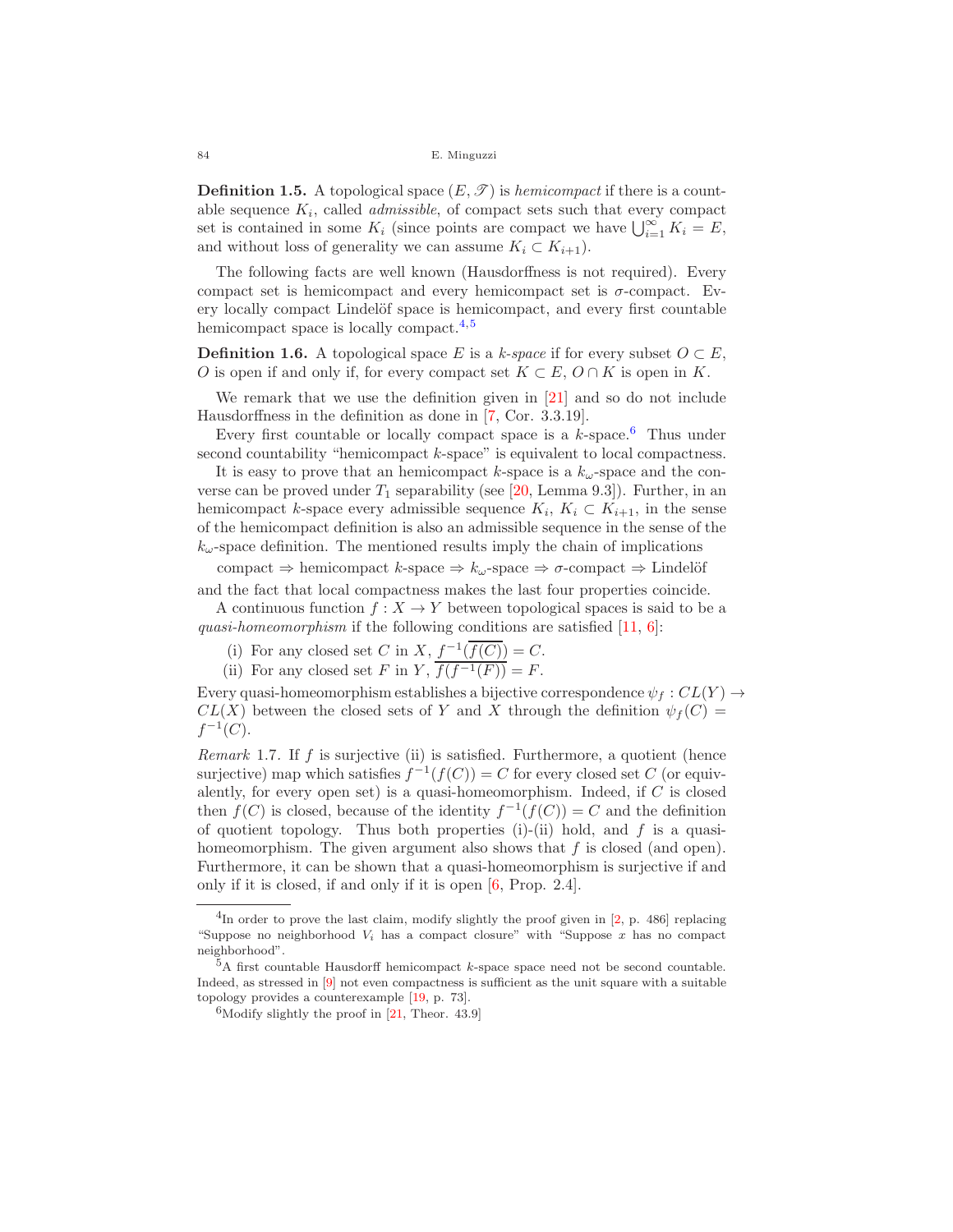# 2. Ordered quotient and local convexity

On a topological preordered space E the relation  $\sim$ , defined by  $x \sim y$  if  $x \leq y$  and  $y \leq x$ , is an equivalence relation. Let  $E/\sim$  be the quotient space, *T* / ∼ the quotient topology, and let  $\leq$  be defined by,  $[x]$   $\leq$   $[y]$  if  $x \leq y$ for some representatives (with some abuse of notation we shall denote with [x] both a subset of E and a point on  $E/\sim$ ). The quotient preorder is by construction an order. The triple  $(E/\sim, \mathcal{I}/\sim, \leq)$  is a topological ordered space and  $\pi : E \to E/\sim$  is the continuous quotient projection.

<span id="page-4-1"></span>*Remark* 2.1*.* Taking into account the definition of quotient topology we have that every open (closed) increasing set on  $E$  projects to an open (resp. closed) increasing set on  $E/\sim$  and all the latter sets can be regarded as such projections. The same holds replacing *increasing* by *decreasing*. As a consequence,  $(E, \mathcal{T}, \leq)$  is a normally preordered space (semiclosed preordered space, regularly preordered space) if and only if  $(E/\sim, \mathcal{T}/\sim, \leq)$  is a normally ordered space (resp. semiclosed ordered space, regularly ordered space). The effect of the quotient  $\pi : E \to E/\sim$  on the topological preordered properties has been studied in [\[13\]](#page-8-19).

*Remark* 2.2. A set  $S \subset E$  is convex if and only if  $\pi(S)$  is convex. Indeed, let U and V be respectively decreasing and increasing sets, we have  $\pi(U \cap$  $V = \pi(U) \cap \pi(V)$  because:  $U \cap V \subset \pi^{-1}(\pi(U \cap V)) \subset \pi^{-1}(\pi(U) \cap \pi(V)) =$  $\pi^{-1}(\pi(U)) \cap \pi^{-1}(\pi(V)) = U \cap V.$ 

<span id="page-4-0"></span>**Proposition 2.3.** Let  $(E, \mathcal{T}, \leq)$  be a topological preordered space. If local *convexity holds at*  $x \in E$  *then* [x] *is compact and every open neighborhood of* x *is also an open neighborhood of* [x]*. If* E *is locally convex then every open set is saturated with respect to*  $\pi$  *(that is*  $\pi^{-1}(\pi(O)) = O$  *for every open set* O). *Hence* π *is a (surjective) quasi-homeomorphism, in particular* π *is open, closed and proper.*

*Proof.* Let O be an open neighborhood of x and let C be a convex set such that  $x \in C \subset O$ , then  $[x] = d(x) \cap i(x) \subset d(C) \cap i(C) = C \subset O$ , thus O is also an open neighborhood for  $[x]$ . The compactness of  $[x]$  follows easily.

Let  $O \subset E$  be an open set and let  $x \in O$ . We have already proved that  $[x] \subset O$ . Since this is true for every  $x \in O$ , we have  $\pi^{-1}(\pi(O)) = O$ . Therefore, by remark [1.7,](#page-3-3) since  $\pi$  is a quotient map it is a quasi-homeomorphism which is open and closed. Every such map is easily seen to be proper.  $\Box$ 

<span id="page-4-2"></span>*Remark* 2.4. By the previous result under local convexity the quotient  $\pi$  establishes a bijection between the respective families in E and  $E/\sim$  of open sets, closed sets, compact sets, increasing sets, decreasing sets and convex sets. Continuous isotone functions on E pass to the quotient on  $E/\sim$  and conversely, continuous isotone functions on  $E/\sim$  can be lifted to continuous isotone functions on E. As a consequence, many properties are shared between E and  $E/\sim$ regarded as topological preordered spaces (one should not apply this observation carelessly, otherwise one would conclude that  $\leq$  is an order and that  $\mathscr T$  is Hausdorff). For instance, we have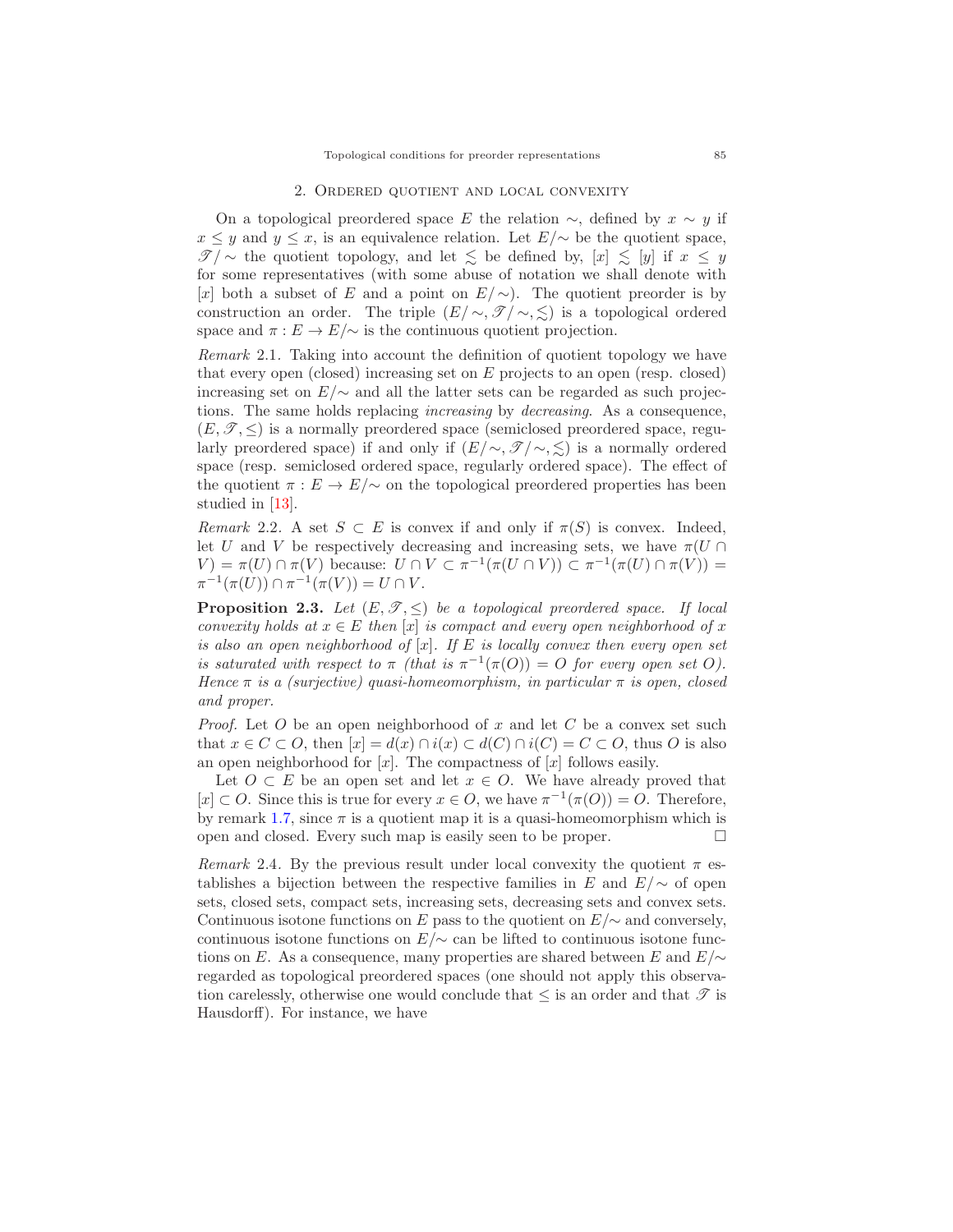**Proposition 2.5.** *If* <sup>E</sup> *is a locally convex closed preordered space then* E/<sup>∼</sup> *is a locally convex closed ordered space.*

*Proof.* We just prove closure to show how the argument works. If  $[x] \nleq y$ then  $x \nleq y$ . The representatives x and y are separated by open sets [\[18,](#page-8-1) Prop. 1, Chap. 1]  $U_x$  and  $U_y$  such that  $i(U_x) \cap d(U_y) = \emptyset$ . By local convexity the increasing neighborhood of x,  $i(U_x)$ , projects into an increasing neighborhood  $\pi(i(U_x))$  of [x]. Analogously,  $\pi(d(U_y))$  is a decreasing neighborhood of [y] which is disjoint from  $\pi(i(U_x))$ . We conclude that  $\leq$  is closed [\[18,](#page-8-1) Prop. 1, Chap.  $1$ ].

The property of closure for the graph of the preorder does not pass to the quotient without additional assumptions [\[13\]](#page-8-19). For instance, the previous result holds with "locally convex" replaced by  $k_{\omega}$ -space [\[17\]](#page-8-7).

*Remark* 2.6. In a topological space  $(E, \mathcal{T})$  the *specialization preorder* is defined by  $x \preceq y$  if  $\overline{x} \subset \overline{y}$ . Two points  $x, y$  are indistinguishable according to the topology if  $x \preceq y$  and  $y \preceq x$ , denoted  $x \simeq y$ , since in this case they have the same neighborhoods. The quotient under  $\simeq$  of the topological space is called *Kolmogorov quotient* or  $T_0$ -identification and gives a  $T_0$ -space, sometimes called the  $T_0$ -reflection of E. The Kolmogorov quotient is by construction open, closed and a quasi-homeomorphism.

The first statement of proposition [2.3](#page-4-0) implies that under local convexity if  $x \sim y$  then x and y have the same neighborhoods, that is,  $x \simeq y$ . If the preorder  $\leq$  on E is semiclosed the converse holds because  $\overline{y} = \overline{x} \subset i(x) \cap d(x)$ , which implies,  $y \sim x$ . Thus in a locally convex semiclosed preordered space,  $\pi$  is the Kolmogorov quotient and  $E/\sim$  is the T<sub>0</sub>-identified space. Actually,  $E/\sim$  is a T<sub>1</sub>-space because it is a semiclosed ordered space (remark [2.1\)](#page-4-1) thus  $[x] \subset i_{E\mathcal{N}}([x]) \cap d_{E\mathcal{N}}([x]) = \{[x]\}\.$  If additionally E is a closed preordered space we already know that  $E/\sim$  is a closed ordered space.

Another way to prove that  $\lesssim$  is closed is to observe that the  $T_0$ -reflection of a product is the product of the  $T_0$ -reflections, that is,  $\pi \times \pi$  is the Kolmogorov quotient of  $E \times E$ , and since the Kolmogorov quotient is closed it sends the closed graph  $G(\le)$  into the graph  $G(\le)$  which is therefore closed. In summary we have proved

<span id="page-5-0"></span>**Proposition 2.7.** *Let* <sup>E</sup> *be a locally convex semiclosed preordered space then*  $\pi : E \to E/\sim$  *is the*  $T_0$ -*identification of* E and  $E/\sim$  *is*  $T_1$ *. Furthermore, if* E *is also a closed preordered space then* E/∼ *is a closed ordered space and hence*  $T_2$ .

The next proposition will be useful (see Prop.  $3.1$ ) and is an immediate corollary of remark [2.4.](#page-4-2)

<span id="page-5-1"></span>**Proposition 2.8.** *If*  $(E, \mathcal{T}, \leq)$  *is (locally) convex then*  $(E/\sim, \mathcal{T}/\sim, \leq)$  *is (resp. locally) convex. If*  $(E, \mathcal{T}, \leq)$  *is locally convex and locally compact then* (E/∼, *T* /∼, ) *is locally compact, and if additionally* E *is a closed preordered space then every point of* E *admits a base of closed compact neighborhoods (but*  $E$  *need not be*  $T_1$ *)*.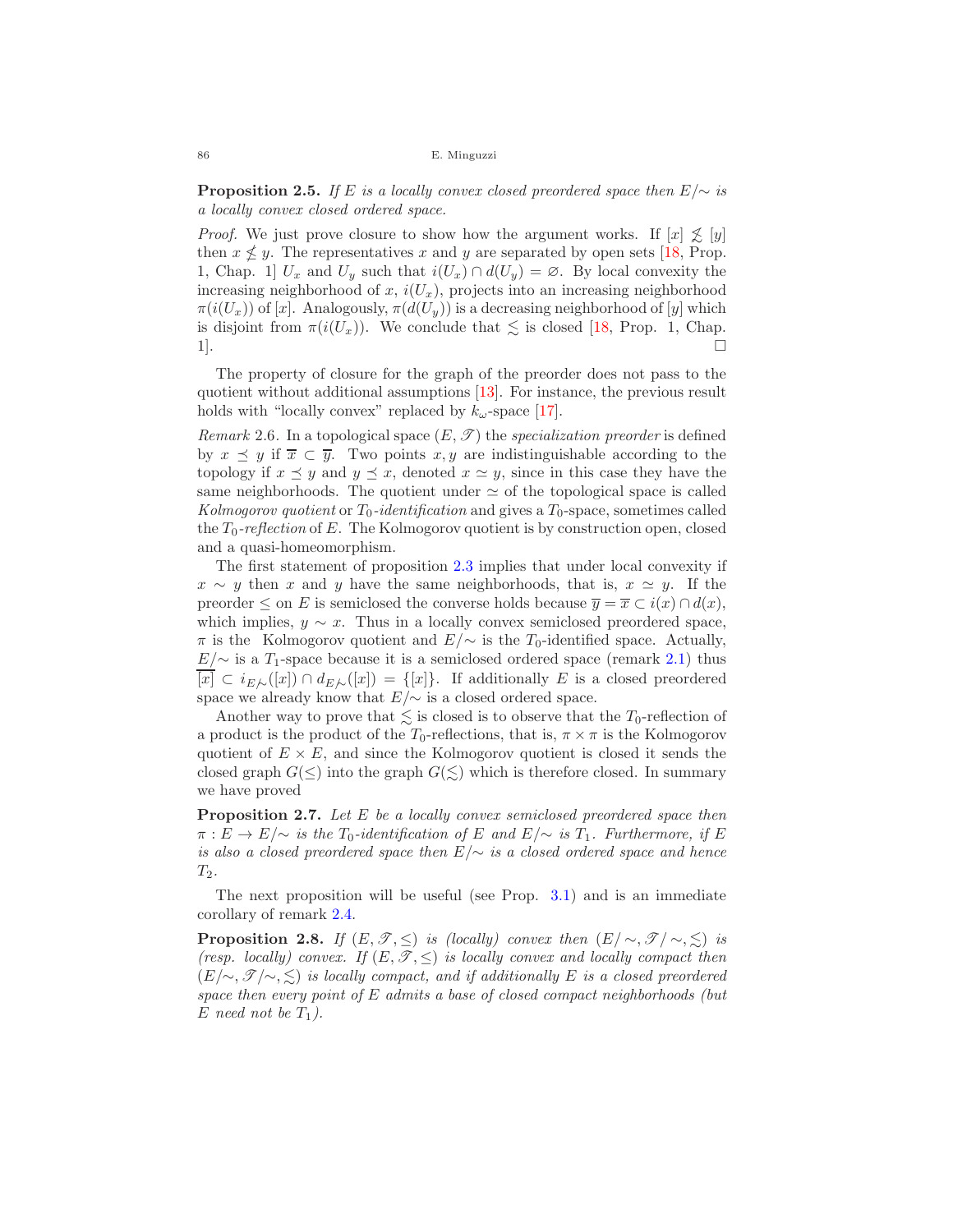We wish to clarify the relative strength of some topological conditions that can be used in a Levin's type theorem.

Let us recall that a *Polish space* is a topological space which is homeomorphic to a separable complete metric space [\[3,](#page-8-20) Part II, Chap. IX, Sect. 6]. A *pseudometric* is a metric for which the condition  $d(x, y) = 0 \Rightarrow x = y$ , has been dropped [\[12\]](#page-8-21). The relation  $x \approx y$  if  $d(x, y) = 0$ , is an equivalence relation and the quotient  $E/\approx$  is a metric space.

A pseudo-metrizable space is a topological space with a topology which comes from some pseudo-metric. In particular, it is Hausdorff if and only if it is metrizable because the Hausdorff property holds if and only if the equivalence classes are trivial. We say that a space is a pseudo-Polish space if it is homeomorphic to a pseudo-metric space and the quotient under  $\approx$  is a Polish space. Note that every pseudo-Polish space is separable.

The next result is purely topological (see Prop. [2.7\)](#page-5-0) but at some places it makes reference to a preorder. This is done because it is meant to clarify the topological conditions underlying a Levin's type theorem in which the presence of a closed preorder is included in the assumptions.

<span id="page-6-0"></span>**Proposition 3.1.** *Let us consider the following properties for a topological space*  $(E, \mathcal{T})$  *and let*  $\leq$  *be any preorder on*  $E$  *(e.g. the discrete-order)* 

- (i) *second-countable* kω*-space,*
- (ii) *second-countable locally compact,*
- (iii) *pseudo-metrizable hemicompact* k*-space,*
- (iv) *locally compact pseudo-Polish space.*

*Then*  $(iv) \Leftrightarrow (iii) \Rightarrow (ii) \Rightarrow (i)$ *. Furthermore, if*  $(E, \mathcal{T}, \leq)$  *is a locally convex semiclosed preordered space we have* (i)  $\Rightarrow$  (ii), and if  $(E, \mathcal{T}, \leq)$  *is a locally convex closed preordered space we have*  $(ii) \Rightarrow (iii)$  *(note that the discrete-order is locally convex thus the former implication holds also under*  $T_1$  *separability of*  $\mathscr T$  *and the latter implication holds also under*  $T_2$  *separability of*  $\mathscr T$ *). In particular they are all equivalent if*  $(E, \mathcal{T}, \leq)$  *is a locally convex closed preordered space (e.g. under Hausdorffness).*

*Proof.* We shall make extensive use of results recalled in the introduction.

 $(ii) \Rightarrow (i)$ . Every second countable locally compact space is an hemicompact k-space and hence a  $k_{\omega}$ -space.

(i)  $\Rightarrow$  (ii). Assume that  $(E, \mathcal{T}, \leq)$  is a locally convex semiclosed preordered space. If we prove that  $E$  is hemicompact we have finished because first countability and hemicompactness imply local compactness. We have already proved that  $(E/\sim, \mathscr{T}/\sim)$  is T<sub>1</sub> (Prop. [2.7\)](#page-5-0). But  $(E/\sim, \mathscr{T}/\sim)$  is a  $k_{\omega}$ -space by a non-Hausdorff generalization of Morita's theorem [\[17\]](#page-8-7) thus  $E/\sim$  is hemicompact [\[20,](#page-8-14) Lemma 9.3]. Let  $\tilde{K}_i$  be an admissible sequence on  $E/\sim$ , since  $\pi$  is proper (Prop. [2.3\)](#page-4-0) the sets  $K_i = \pi^{-1}(\tilde{K}_i)$  are compact. They give an admissible sequence for the hemicompact property, indeed if K is any compact on  $E$  then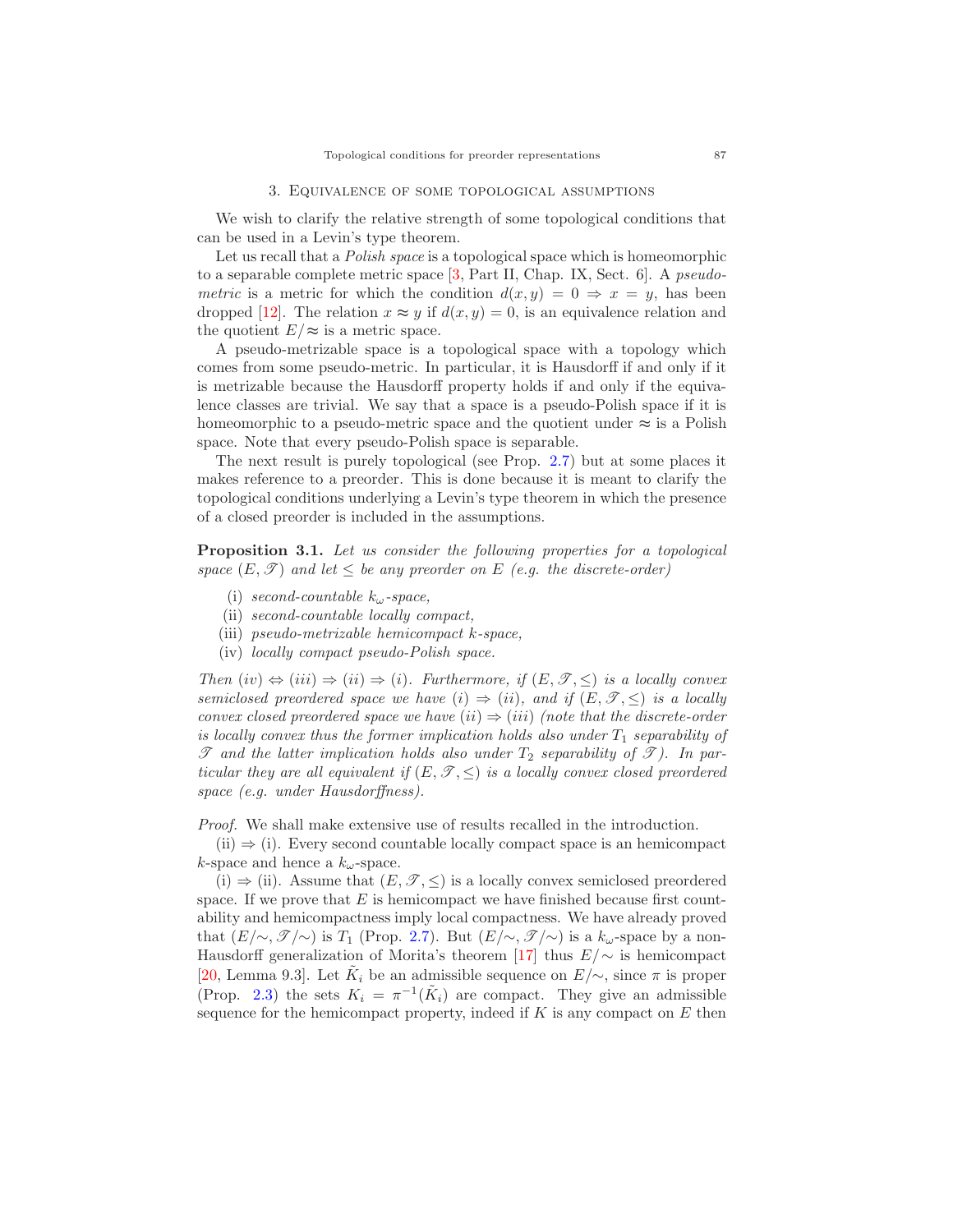$\pi(K)$  is compact on  $E/\sim$  thus there is some  $\tilde{K}_i$  such that  $\pi(K) \subset \tilde{K}_i$ . Finally,  $K \subset \pi^{-1}(\pi(K)) \subset \pi^{-1}(\tilde{K}_i) = K_i.$ 

 $(ii) \Rightarrow (iii)$ . A second countable locally compact space is an hemicompact k-space. Since  $(E, \mathcal{T}, \leq)$  is a locally convex closed preordered space,  $E/\sim$  is Hausdorff (Prop. [2.7\)](#page-5-0). Local convexity, local compactness, and second countability pass to the quotient  $E/\sim$  (see Prop. [2.3](#page-4-0)[,2.8\)](#page-5-1) which is therefore metrizable by Urysohn's theorem. Thus  $E$  is pseudo-metrizable with the pullback by π of the metric on  $E/\sim$ .

(iii)  $\Rightarrow$  (ii). A pseudo-metrizable space is second countable if and only if it is separable [\[12,](#page-8-21) Theor. 11 Chap. 4] thus it suffices to prove separability. In particular, since  $E$  is  $\sigma$ -compact it suffices to prove separability on each compact set  $K_n$  (of the hemicompact decomposition) with the induced topology (which comes from the induced pseudo-metric). It is known that every compact pseudo-metrizable space is second countable [\[12,](#page-8-21) Theor. 5, Chap. 5] and hence separable, thus we proved that  $E$  is second countable. As first countability and the hemicompact property imply local compactness we get the thesis.

 $(iv) \Rightarrow (iii)$ . E is a separable pseudo-metrizable space thus second countable [\[12,](#page-8-21) Theor. 11 Chap. 4]. Second countability and local compactness imply the hemicompact k-space property.

 $(iii) \Rightarrow (iv)$ . Since  $(iii) \Rightarrow (ii)$ , E is second countable and locally compact. Let d be a compatible pseudo-metric on E and let  $E/\approx$  be the metric quotient. Since  $\pi_{\approx}: E \to E/\approx$  is an open continuous map (actually a quasihomeomorphism) and E is second countable and locally compact then  $E/\approx$  is second countable and locally compact too. We conclude by [\[21,](#page-8-12) 23C] that the one point compactification of  $E/\approx$  is metrizable, and by compactness the one point compactification of  $E/\approx$  is completely metrizable. Further, since  $E/\approx$ is separable its one point compactification is also separable. We conclude that the one point compactification of  $E/\approx$  is Polish, and since  $E/\approx$  is Hausdorff and locally compact,  $E/\approx$  is an open subset of a Polish space hence Polish [\[3,](#page-8-20) Part II, Chap. IX, Sect.  $6$ .

*Remark* 3.2*.* If E is a locally convex closed preordered space and (iv) holds, as is implied by the assumptions of corollary [1.4,](#page-2-5) then the local compactness mentioned in (iv) implies, despite the lack of Hausdorffness, the stronger versions of local compactness (Prop. [2.8\)](#page-5-1).

## 4. Conclusions

We have deduced an improved version of Levin's theorem in which the Hausdorff condition has been removed. Furthermore, some alterative topological assumptions underlying a Levin's type theorem have been compared and we we have shown that the original Levin's theorem included a Polish space assumption.